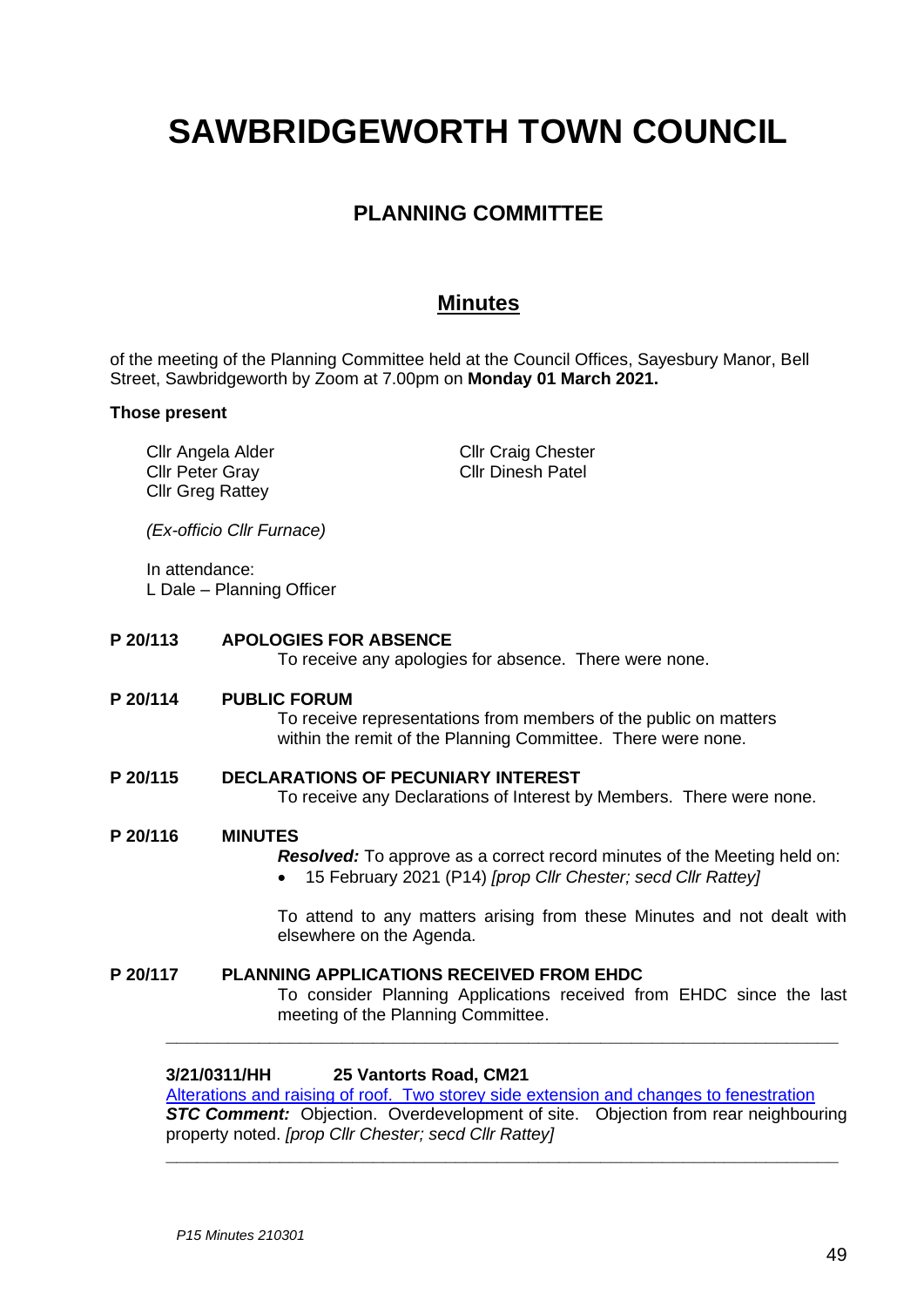## **3/21/0334/HH 4 The Limes, CM21 9FB**

[First floor front extension above garage to link up to main dwelling,](https://publicaccess.eastherts.gov.uk/online-applications/applicationDetails.do?activeTab=documents&keyVal=QO9R8QGLKV100) with dormer windows [and roof light windows](https://publicaccess.eastherts.gov.uk/online-applications/applicationDetails.do?activeTab=documents&keyVal=QO9R8QGLKV100)

**\_\_\_\_\_\_\_\_\_\_\_\_\_\_\_\_\_\_\_\_\_\_\_\_\_\_\_\_\_\_\_\_\_\_\_\_\_\_\_\_\_\_\_\_\_\_\_\_\_\_\_\_\_\_\_\_\_\_\_\_\_\_\_\_\_**

**STC Comment:** Objection. Overdevelopment of site. Objections from neighbouring properties noted. *[prop Cllr Gray; secd Cllr Chester]*

**\_\_\_\_\_\_\_\_\_\_\_\_\_\_\_\_\_\_\_\_\_\_\_\_\_\_\_\_\_\_\_\_\_\_\_\_\_\_\_\_\_\_\_\_\_\_\_\_\_\_\_\_\_\_\_\_\_\_\_\_\_\_\_\_\_**

**\_\_\_\_\_\_\_\_\_\_\_\_\_\_\_\_\_\_\_\_\_\_\_\_\_\_\_\_\_\_\_\_\_\_\_\_\_\_\_\_\_\_\_\_\_\_\_\_\_\_\_\_\_\_\_\_\_\_\_\_\_\_\_\_\_**

# **3/21/0416/HH Old Meade, London Road, Spellbrook**

[Formation of dormer to rear roof and installation of rooflight to front roof](https://publicaccess.eastherts.gov.uk/online-applications/applicationDetails.do?activeTab=documents&keyVal=QOO9F1GLL0J00) *STC Comment:* No objection. *[prop Cllr Patel; secd Cllr Chester]*

#### **P 20/118 LATE PLANNING APPLICATIONS**

To deal with Planning Applications received from EHDC following the Publication of this Agenda and received before 26 February 2021.

## **3/21/0437/HH &**

#### **3/21/0438/LBC 2 Cambridge Road, CM21 9BS**

First floor rear extension, new first floor side window opening and alterations to ground floor roof over the kitchen

**\_\_\_\_\_\_\_\_\_\_\_\_\_\_\_\_\_\_\_\_\_\_\_\_\_\_\_\_\_\_\_\_\_\_\_\_\_\_\_\_\_\_\_\_\_\_\_\_\_\_\_\_\_\_\_\_\_\_\_\_\_\_\_\_\_**

**\_\_\_\_\_\_\_\_\_\_\_\_\_\_\_\_\_\_\_\_\_\_\_\_\_\_\_\_\_\_\_\_\_\_\_\_\_\_\_\_\_\_\_\_\_\_\_\_\_\_\_\_\_\_\_\_\_\_\_\_\_\_\_\_\_\_\_\_\_\_\_**

**\_\_\_\_\_\_\_\_\_\_\_\_\_\_\_\_\_\_\_\_\_\_\_\_\_\_\_\_\_\_\_\_\_\_\_\_\_\_\_\_\_\_\_\_\_\_\_\_\_\_\_\_\_\_\_\_\_\_\_\_\_\_\_\_\_**

*STC Comment:* No objection & No comment. *[prop Cllr Rattey; secd Cllr Patel]*

#### **P 20/119 PLANNING DECISIONS MADE BY EHDC**

To receive Planning Decisions from EHDC.

#### **3/20/1508/VAR The Leventhorpe School, CM21**

Variation of condition 2 (approved plans) of planning permission: 3/20/0413/FUL (Demolition of existing science building and the erection of a new 2-storey teaching block [Use Class D1] with associated landscaping and the installation of an additional block of interim temporary classrooms during construction [Approximately 1068 m2 GEA] alongside the retention of temporary units approved under planning consent 3/18/2098/FUL) – Revisions to elevations of the proposed teaching block

#### *STC Comment:* No objection

*EHDC Decision:* Granted

#### **3/20/2084/HH Mandevilles, Bonks Hill, CM21**

Demolition of outbuilding and erection of single storey detached garden room to provide gym and home office

**\_\_\_\_\_\_\_\_\_\_\_\_\_\_\_\_\_\_\_\_\_\_\_\_\_\_\_\_\_\_\_\_\_\_\_\_\_\_\_\_\_\_\_\_\_\_\_\_\_\_\_\_\_\_\_\_\_\_\_\_\_\_\_\_\_\_\_\_\_\_\_**

#### *STC Comment:* No objection

*EHDC Decision:* Refused. "The proposed development would constitute development that amounts to disproportionate additions over that of the original dwelling as well as a materially larger building than that of the previous building. Therefore, the proposal equates to inappropriate development in the Green Belt. There would be other harm due to the loss of openness of the Green Belt. Other considerations would not clearly outweigh the harm by reason of inappropriateness and loss of openness. Consequently,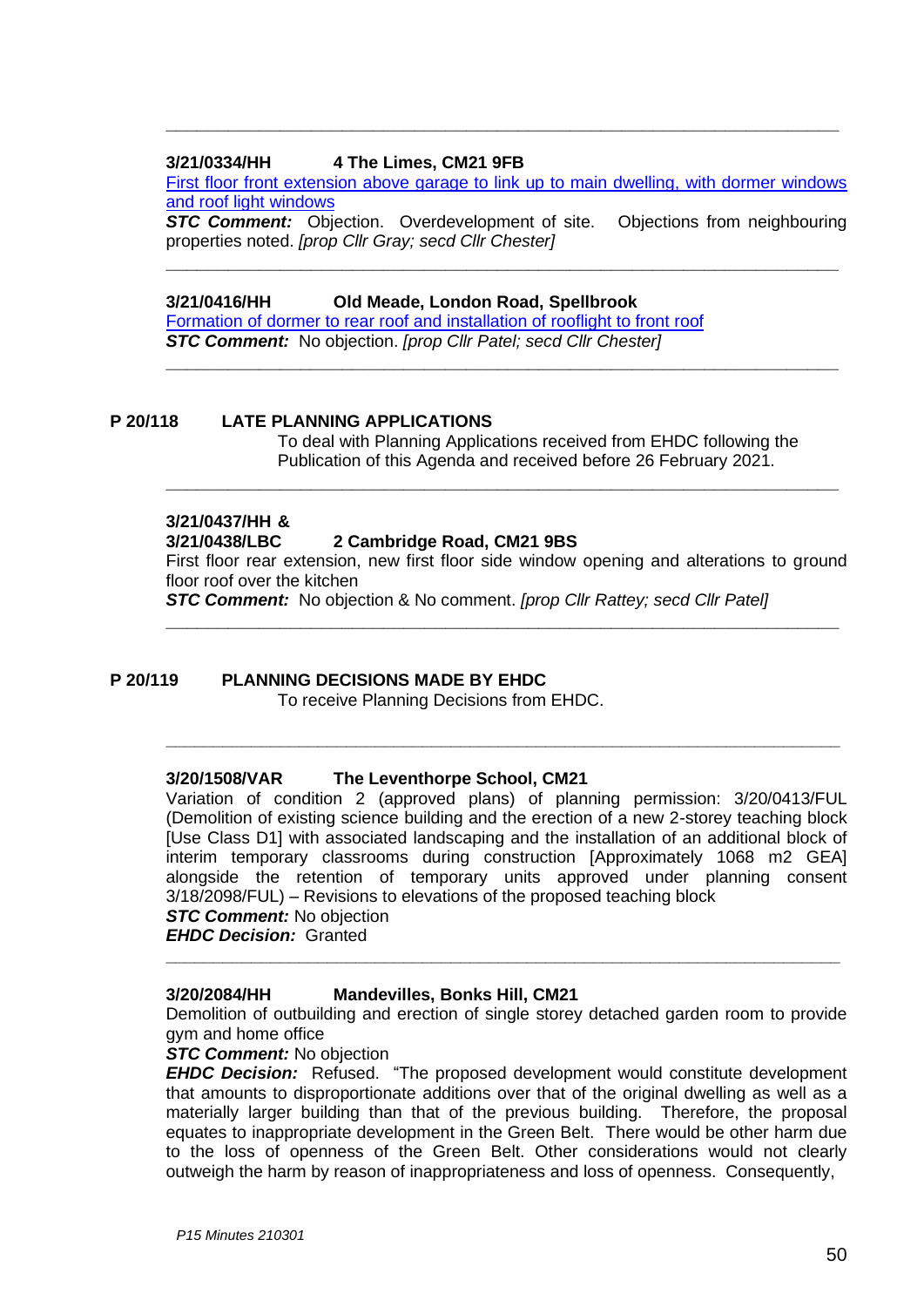the very special circumstances required to approve inappropriate development in the Green Belt do not exist. The proposed development would be contrary to Policy GBR1 of the East Herts District Plan (2018) and Section 13 of the National Planning Policy Framework (2019)"

**\_\_\_\_\_\_\_\_\_\_\_\_\_\_\_\_\_\_\_\_\_\_\_\_\_\_\_\_\_\_\_\_\_\_\_\_\_\_\_\_\_\_\_\_\_\_\_\_\_\_\_\_\_\_\_\_\_\_\_\_\_\_\_\_\_\_\_\_\_\_\_**

#### **3/20/2211/FUL The Meadows, London Road, Spellbrook**

Extension to outbuilding and the change of use to a dwelling

*STC Comment:* This application was withdrawn (*P11 Minutes 201130)* – STC not reconsulted

*EHDC Decision:* Refused. "The proposed scheme would re-use a building of permanent and substantial construction. However, the intensification of the site, any additional boundary treatment and the incorporation of associated domestic paraphernalia would result in adverse impact on the openness of the Green Belt and encroachment into the

countryside. Furthermore, the proposed extension would result in an addition over and above the size of the original building, result in a disproportionate addition. Therefore, the proposal represents inappropriate development in the Green Belt. Other considerations would not clearly outweigh the harm by reason of inappropriateness, and any other harm. Consequently, the very special circumstances required to approve inappropriate development in the Green Belt do not exist. The proposed development would be contrary to Policy GBR1 of the East Herts District Plan (2018) and Section 13 of the National Planning Policy Framework (2019)" & " The proposed development, by reason of the siting of the proposed dwelling outside of the Group 2 Village boundary of Spellbrook, would fail to accord with the District Plan's hierarchy to direct development towards sustainable locations, and would not represent infill development. The proposal is therefore contrary to Policies DPS2 and VILL2 of the East Herts District Plan 2018"

**\_\_\_\_\_\_\_\_\_\_\_\_\_\_\_\_\_\_\_\_\_\_\_\_\_\_\_\_\_\_\_\_\_\_\_\_\_\_\_\_\_\_\_\_\_\_\_\_\_\_\_\_\_\_\_\_\_\_\_\_\_\_\_\_\_**

#### **3/20/2451/HH 17 Walnut Tree Crescent, CM21 9EB**

Ground floor side and rear extension *STC Comment:* No objection *EHDC Decision:* Granted

#### **3/20/2559/HH 7 Newton Drive, CM21 9HE**

Demolition of conservatory and garage. Erection of two storey side extension and single storey front and rear elevations *STC Comment:* No objection *EHDC Decision:* Granted **\_\_\_\_\_\_\_\_\_\_\_\_\_\_\_\_\_\_\_\_\_\_\_\_\_\_\_\_\_\_\_\_\_\_\_\_\_\_\_\_\_\_\_\_\_\_\_\_\_\_\_\_\_\_\_\_\_\_\_\_\_\_\_\_\_\_\_\_\_\_\_**

**\_\_\_\_\_\_\_\_\_\_\_\_\_\_\_\_\_\_\_\_\_\_\_\_\_\_\_\_\_\_\_\_\_\_\_\_\_\_\_\_\_\_\_\_\_\_\_\_\_\_\_\_\_\_\_\_\_\_\_\_\_\_\_\_\_**

#### **3/20/2560/HH 14 The Crest, CM21 0ER**

Single storey rear extension, two storey side extension and part garage conversion *STC Comment:* No objection *EHDC Decision:* Granted

**\_\_\_\_\_\_\_\_\_\_\_\_\_\_\_\_\_\_\_\_\_\_\_\_\_\_\_\_\_\_\_\_\_\_\_\_\_\_\_\_\_\_\_\_\_\_\_\_\_\_\_\_\_\_\_\_\_\_\_\_\_\_\_\_\_\_\_\_\_\_\_**

**\_\_\_\_\_\_\_\_\_\_\_\_\_\_\_\_\_\_\_\_\_\_\_\_\_\_\_\_\_\_\_\_\_\_\_\_\_\_\_\_\_\_\_\_\_\_\_\_\_\_\_\_\_\_\_\_\_\_\_\_\_\_\_\_\_\_\_\_\_\_\_**

#### **3/20/2591/HH 3 Rowney Wood, CM21 0HR**

Construction of new porch with lean to roof and render to existing house *STC Comment:* No comment *EHDC Decision:* Granted